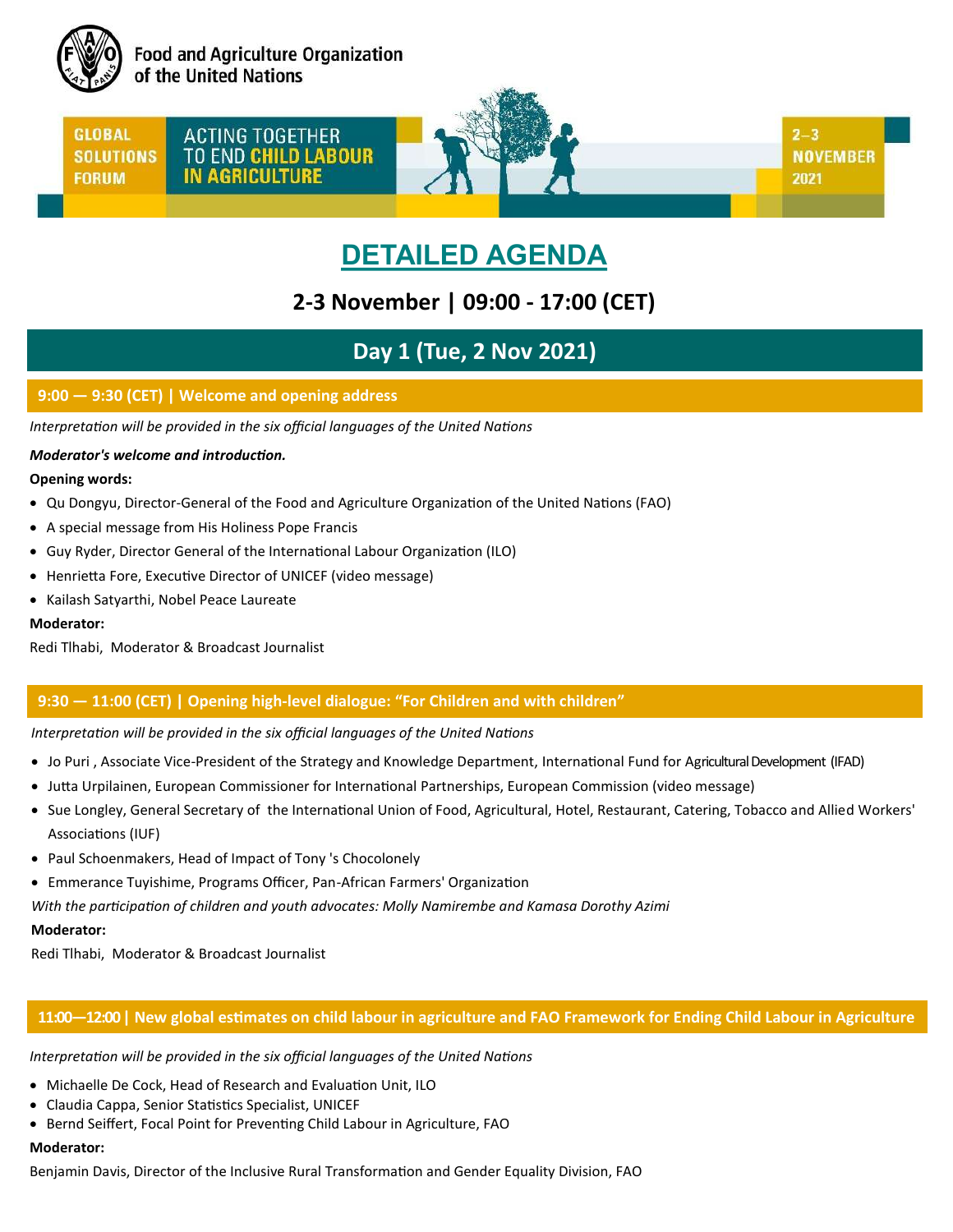#### **Solutions to child labour in fisheries & aquaculture**

#### *Discussion with stakeholders engaged in the sector.*

- Kaing Khim, Deputy Director-General, Fisheries Administration, Ministry of Agriculture, Fisheries and Forestry of Cambodia
- Sille Stidsen, Chief Adviser, Danish Institute for Human Rights / Rezoanul Haque Azom, Senior Officer Planning and Monitoring, Bangladesh Institute of Labour Studies
- Daniela Kalikoski, Fisheries Industry Officer, FAO / Fabio Veras, Researcher, International Policy Centre for Inclusive Growth, Brasilia
- Micheline Dion, President, Cooperative for Fishery Products Traders and Processors from Cote d'Ivoire

#### **Moderator:**

Audun Lem, Deputy Director, Fisheries and Aquaculture Division, FAO

#### **How sustainable forestry can prevent child labour**

#### *Peer-to-peer session*

- Minoarivelo Randrianarison, Forestry Officer, FAO
- Veronica Galmez Marquez, Ecosystems Management Senior Specialist, Green Climate Fund
- Hajia Alima Sagito, Deputy Coordinator, Ghana Federation of Forest and Farm Producers
- Adedolapo Alabi, Youth Leader, Ghana Federation of Forest and Farm Producers
- Lindita Boshtrakaj, Project Coordinator, ILO Kosovo
- Matthieu Yela Bonketo, Founder and Chair, Cercle pour la Défense de l'Environnement

#### **Moderator:**

Justin Chisenga, Knowledge/Information Management Officer, FAO

|  | 14:30 - 16:00 (CET)   Parallel Session #2 |
|--|-------------------------------------------|
|  |                                           |

| How addressing pastoral vulnerability can prevent child labour                                                                                                                                                                                                                               |
|----------------------------------------------------------------------------------------------------------------------------------------------------------------------------------------------------------------------------------------------------------------------------------------------|
| <b>Peer-to-peer session</b><br>• Véronique Ancey, Expert on Livestock and Poverty Reduction in<br>Pastoral Areas, FAO<br>• Paul Opio, Livestock Officer, FAO Kenya<br>• Jasper Okodi, Programme Specialist, FAO South Sudan<br>• Alassane Lompo, Coordinator, Civil Society Organizations of |
| Eastern Burkina Faso<br>• Aboubakry Dieng, Project Coordinator, ILO Mauritania<br><b>Moderator:</b><br>Omar Benammour, Social Protection Officer, FAO                                                                                                                                        |
|                                                                                                                                                                                                                                                                                              |

- Patrick Owusu, Manager, Asanufo North Farmers Union, Ghana
- Badra Alawa, Chief Technical Advisor, ILO

# **Moderator:**

Germany

Friedel Huetz-Adams, Senior Researcher, SÜDWIND

# **16:00 — 17:00 (CET) | Regional session**

# *Presentation of the regional consultations' results (Latin America & the Caribbean, Africa, Europe and Central Asia).*

- Alberto Posso, Professor of Economics, Researcher and Director Center for International Development of the Royal Melbourne Institute of Technology (RMIT)
- María Emilia Undurraga, Minister of Agriculture, Ministry of Agriculture of Chile
- Lilian Maina, Social Compliance and Risk Manager, Fairtrade Africa
- Maurizio Bussi, Deputy Regional Director for Europe and Central Asia, ILO
- Jehiel Oliver, C.E.O, Hello Tractor

# **Moderator:**

Benjamin Davis, Director of the Inclusive Rural Transformation and Gender Equality Division, FAO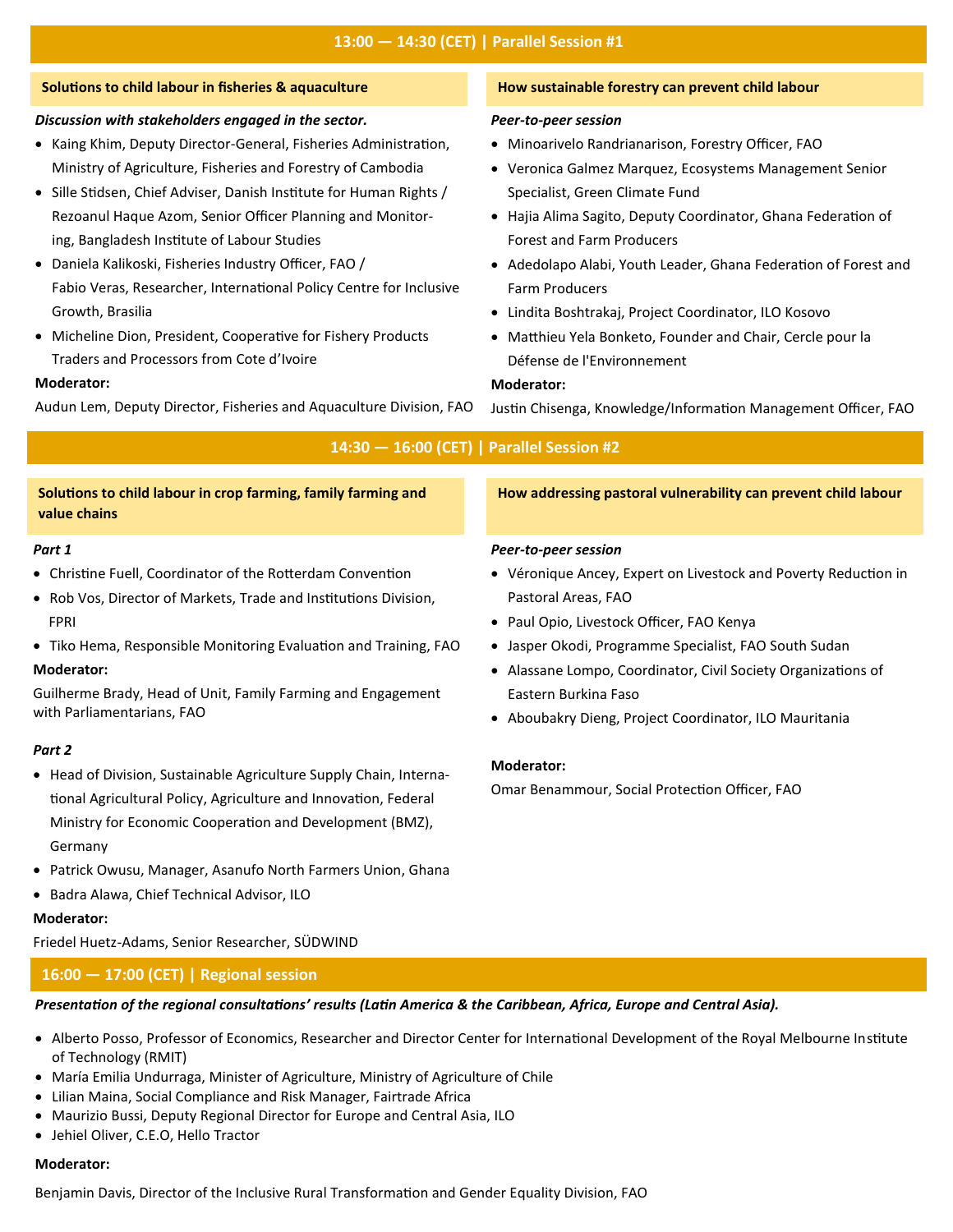# **DETAILED AGENDA**

# **2-3 November | 09:00 - 17:00 (CET)**

# **Day 2 (Wed, 3 Nov 2021)**

# **9:00 — 10:00 (CET) | Regional sessions**

# *Presentation of the regional consultations' results (Asia and the Pacific, Near East ).*

- Ala Mustafa, Chief Executive Officer, Arab Youth Sustainable Development Network
- Hala Abou Youssef, Director Central Agricultural Pesticide Laboratory, Ministry of Agriculture, Egypt
- Muhammad Hidayat Greenfield, Regional Secretary for the Asia/Pacific Regional Organization, IUF
- Bharati Pflug, Senior Specialist on Fundamental Principles and Rights at Work, ILO Decent Work Technical Team for East and South-East Asia and the Pacific

#### **Moderator:**

Mina Dowlatchahi, Director, Project Support Division, FAO

# **10:00 — 11:00 (CET) | Cross-sectoral solution: promoting gender equality**

#### *Discussion with stakeholders engaged in the sector.*

- Maggie Makanza, Gender and Social Protection Specialist, FAO
- Sidi Kone, Assistant Agronomist, FAO Mali
- Juliet Kutyabwana, Education Secretary, National Union of Co-operative Movement and Allied Workers Uganda
- Pauline Kariuki, Director, Rural Women Network

#### **With the participation of youth advocates.**

#### **Moderator:**

Silvia Sperandini, Gender, Targeting and Social Inclusion Specialist *Session co-organized by IFAD and FAO*

**11:00 — 12:00 (CET) | Cross-sectoral solution: Closing the generational gaps and supporting relevant education in rural areas**

# *Discussion with stakeholders engaged in the sector.*

- Doaa Arafa, Programme Policy Officer, World Food Programme Egypt
- Gazal Malik, Policy Research Coordinator, Global March Against Child Labour
- Elissa Alhassrouny, Child Protection Specialist Plan International Lebanon

#### **Moderator:**

Dominique Marlet, Senior Rights Coordinator, Education International